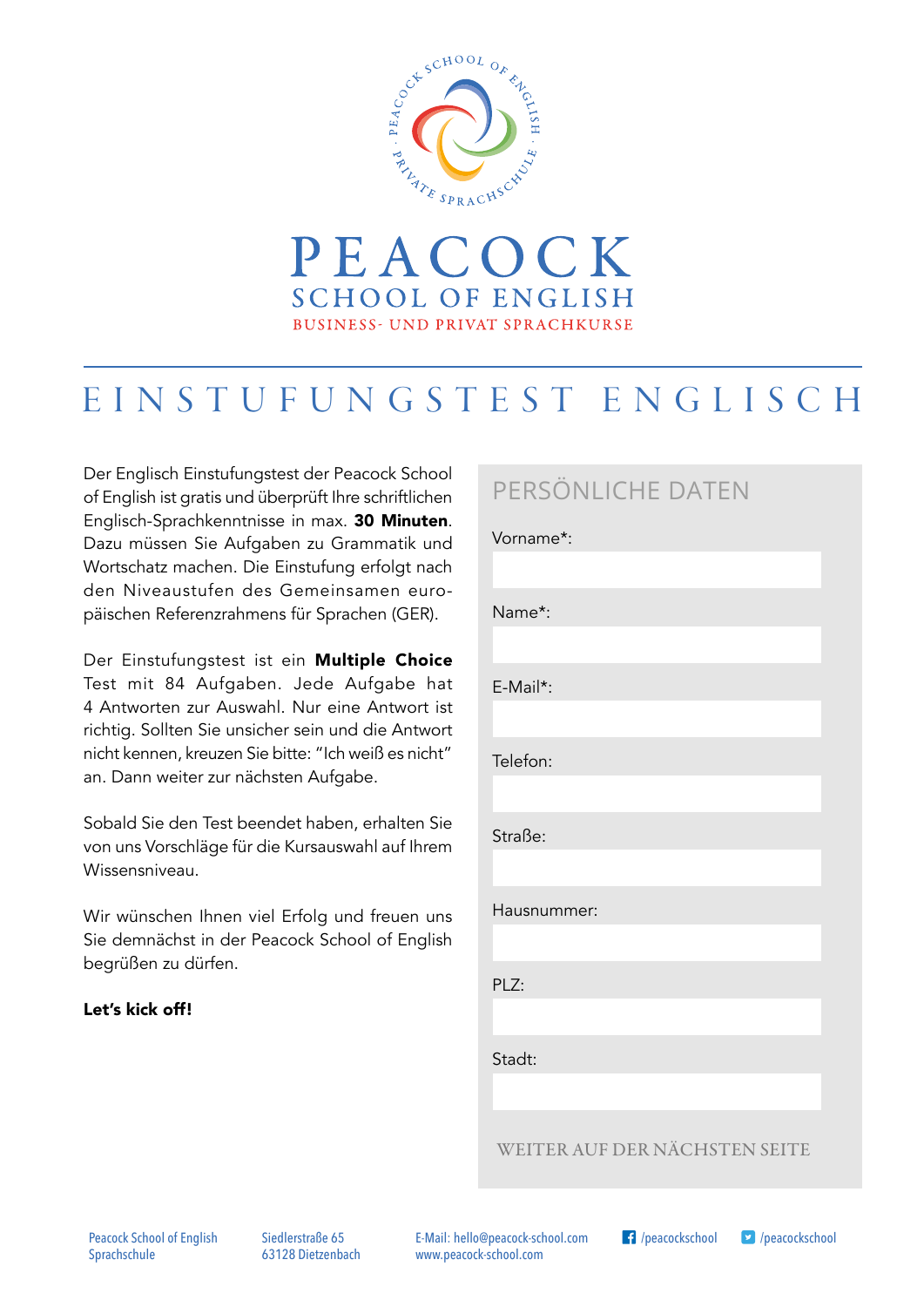

| 1.  | Is Mary at home? Yes,  is.<br>$\bigcirc$ he $\bigcirc$ it $\bigcirc$ she $\bigcirc$ they<br>() Ich weiß es nicht.                                                                           |
|-----|---------------------------------------------------------------------------------------------------------------------------------------------------------------------------------------------|
| 2.  | This is Peter. He's  Manchester.<br>$\bigcirc$ of $\bigcirc$ from $\bigcirc$ out $\bigcirc$ out of<br>$\bigcirc$ Ich weiß es nicht.                                                         |
| 3.  | Edinburgh? It's in Scotland.<br>$\bigcirc$ What's $\bigcirc$ Whose $\bigcirc$ Where's $\bigcirc$ Who's<br>$\bigcirc$ Ich weiß es nicht.                                                     |
| 4.  | Which language  in France?<br>$\bigcirc$ do they speak $\bigcirc$ are they speaking $\bigcirc$ speak they $\bigcirc$ they speak<br>$\bigcirc$ Ich weiß es nicht.                            |
| 5.  | It's very big.<br>$\bigcirc$ What is Mexico City $\bigcirc$ What's Mexico City like?<br>$\bigcirc$ What's Mexico City? $\ \bigcirc$ How's Mexico City? $\ \bigcirc$ Ich weiß es nicht.      |
| 6.  | Excuse me,  a post office in town?<br>$\bigcirc$ there is $\bigcirc$ give it $\bigcirc$ where is $\bigcirc$ is there<br>$\bigcirc$ Ich weiß es nicht.                                       |
| 7.  | The hotel room  a shower.<br>$\bigcirc$ has not $\bigcirc$ have not $\bigcirc$ doesn't have $\bigcirc$ don't have<br>() Ich weiß es nicht.                                                  |
| 8.  | What  to drink?<br>$\bigcirc$ you want $\bigcirc$ do you like $\bigcirc$ you like $\bigcirc$ would you like<br>$\bigcirc$ Ich weiß es nicht.                                                |
| 9.  | She  work at nine, every weekday morning.<br>$\bigcirc$ starts always $\bigcirc$ is always starting $\bigcirc$ always starts $\bigcirc$ is starting always<br>$\bigcirc$ Ich weiß es nicht. |
| 10. | What  on the weekend?<br>$\bigcirc$ you do $\bigcirc$ do you do $\bigcirc$ do you make $\bigcirc$ make you<br>$\bigcirc$ Ich weiß es nicht.                                                 |
| 11. | May I see you passport, please? - Sure<br>O Please $\bigcirc$ Here is it $\bigcirc$ Here you are $\bigcirc$ It is this<br>$\bigcirc$ Ich weiß es nicht.                                     |
|     | SEITE 2 VON 9                                                                                                                                                                               |

www.peacock-school.com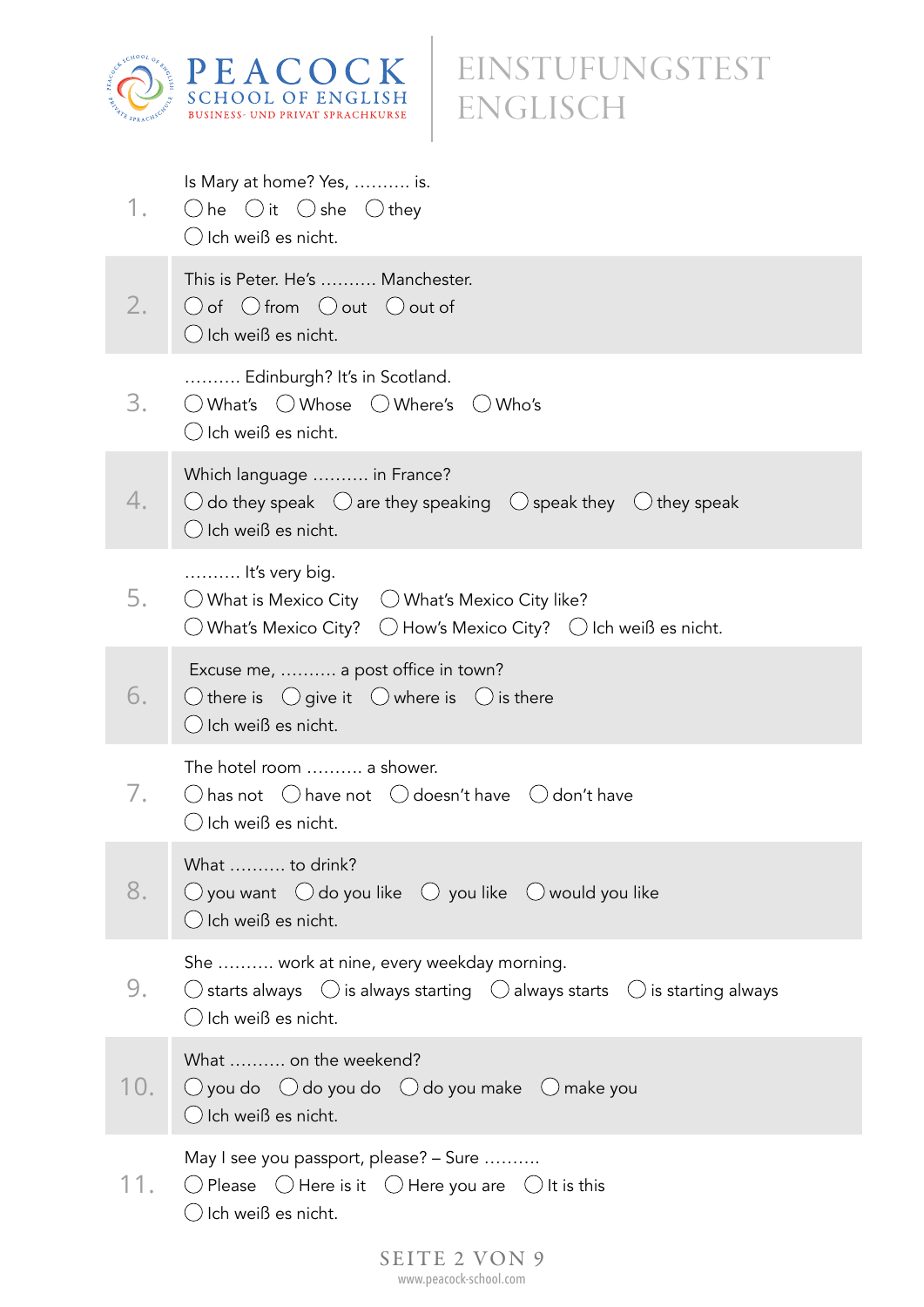

| 12. | Please come  car. The meeting will be  Tuesday, March 7th.<br>$\bigcirc$ by  on $\bigcirc$ in  at $\bigcirc$ by  at $\bigcirc$ with  on<br>$\bigcirc$ Ich weiß es nicht.  |
|-----|---------------------------------------------------------------------------------------------------------------------------------------------------------------------------|
| 13. | that report?<br>$\bigcirc$ He is still writing $\bigcirc$ Is he still writing $\bigcirc$ Does he still write $\bigcirc$ Writes he still<br>O Ich weiß es nicht.           |
| 14. | Is John 60 years old? Yes, I<br>$\bigcirc$ think $\bigcirc$ think this $\bigcirc$ think it $\bigcirc$ think so<br>$\bigcirc$ Ich weiß es nicht.                           |
| 15. | The man  repairs the machines is on holiday.<br>$\bigcirc$ who $\bigcirc$ which $\bigcirc$ what $\bigcirc$ he<br>$\bigcirc$ Ich weiß es nicht.                            |
| 16. | The company's doing  Profits are up.<br>$\bigcirc$ nice $\bigcirc$ well $\bigcirc$ good $\bigcirc$ finely<br>$\bigcirc$ Ich weiß es nicht.                                |
| 17. | Their products are  than ours.<br>$\bigcirc$ more expensive $\bigcirc$ more expensively $\bigcirc$ expensiver $\bigcirc$ still expensive<br>$\bigcirc$ Ich weiß es nicht. |
| 18. | I'm afraid we don't have  parts for that model.<br>$\bigcirc$ some $\bigcirc$ any $\bigcirc$ this $\bigcirc$ that<br>$\bigcirc$ Ich weiß es nicht.                        |
| 19. | I'd like  a copy of it.<br>$\bigcirc$ you making $\bigcirc$ that you make $\bigcirc$ that you will make $\bigcirc$ you to make<br>$\bigcirc$ Ich weiß es nicht.           |
| 20. | What time  the office tomorrow?<br>$\bigcirc$ you leave $\bigcirc$ you will leave $\bigcirc$ leave you $\bigcirc$ are you leaving<br>$\bigcirc$ Ich weiß es nicht.        |
| 21. | your work last week?<br>$\bigcirc$ Have you finished $\bigcirc$ Did you finish $\bigcirc$ Were you finishing $\bigcirc$ Had you finished<br>$\bigcirc$ Ich weiß es nicht. |
| 22. | Barry Mackenzie  in Scotland.<br>$\bigcirc$ was born $\bigcirc$ is born $\bigcirc$ has been born $\bigcirc$ would be born<br>∪ Ich weiß es nicht.                         |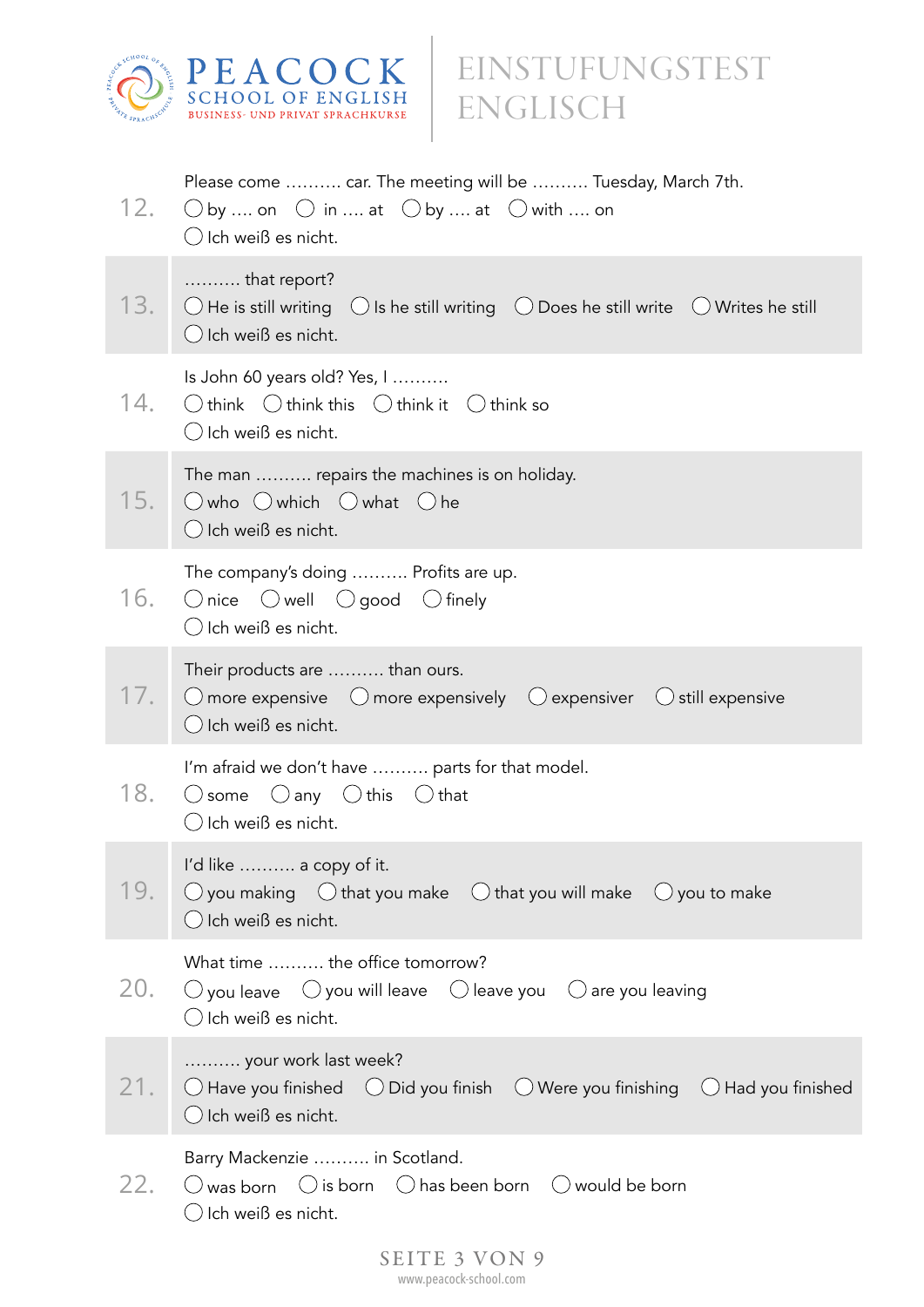

| 23. | The engineers  speak Arabic.<br>$\bigcirc$ need not to $\bigcirc$ have not need to $\bigcirc$ don't need to $\bigcirc$ have not to<br>$\bigcirc$ Ich weiß es nicht.                      |
|-----|------------------------------------------------------------------------------------------------------------------------------------------------------------------------------------------|
| 24. | I'm sorry, but you  smoke in the office.<br>$\bigcirc$ mustn't $\bigcirc$ have not to $\bigcirc$ must not to $\bigcirc$ not allowed to<br>$\bigcirc$ Ich weiß es nicht.                  |
| 25. | Hello, could I speak to Alice Jackson, please?-<br>$\bigcirc$ Yes, that's right. $\bigcirc$ I'm speaking. $\bigcirc$ On the phone. $\bigcirc$ Speaking.<br>$\bigcirc$ Ich weiß es nicht. |
| 26. | If we  a profit, we'll have a big party.<br>$\bigcirc$ would make $\bigcirc$ make $\bigcirc$ will make $\bigcirc$ are making<br>$\bigcirc$ Ich weiß es nicht.                            |
| 27. | He gave them a big discount,<br>$\bigcirc$ isn't it? $\bigcirc$ didn't he? $\bigcirc$ don't he? $\bigcirc$ doesn't he?<br>$\bigcirc$ Ich weiß es nicht.                                  |
| 28. | Do you think it'll rain tomorrow?-<br>$\bigcirc$ I hope it not. $\bigcirc$ I don't hope. $\bigcirc$ I hope not. $\bigcirc$ I don't hope it.<br>$\bigcirc$ Ich weiß es nicht.             |
| 29. | Would you say she speaks English very<br>$\bigcirc$ super $\bigcirc$ well $\bigcirc$ good $\bigcirc$ great<br>$\bigcirc$ Ich weiß es nicht.                                              |
| 30. | Everyone knows he's good  the staff.<br>$\bigcirc$ by motivating $\bigcirc$ to motivate $\bigcirc$ at motivating $\bigcirc$ how he motivates<br>$\bigcirc$ Ich weiß es nicht.            |
| 31. | The tickets  in the last half hour.<br>$\bigcirc$ have been sent $\bigcirc$ have been send $\bigcirc$ have be sent $\bigcirc$ were being send<br>() Ich weiß es nicht.                   |
| 32. | She works  but also very<br>$\bigcirc$ fastefficient $\bigcirc$ fastlyefficiently $\bigcirc$ fastefficiently $\bigcirc$ more fastefficient<br>$\bigcirc$ Ich weiß es nicht.              |
| 33. | The directors can give  a holiday at any time.<br>$\bigcirc$ himself $\bigcirc$ theirselves $\bigcirc$ themself $\bigcirc$ themselves<br>Ich weiß es nicht.                              |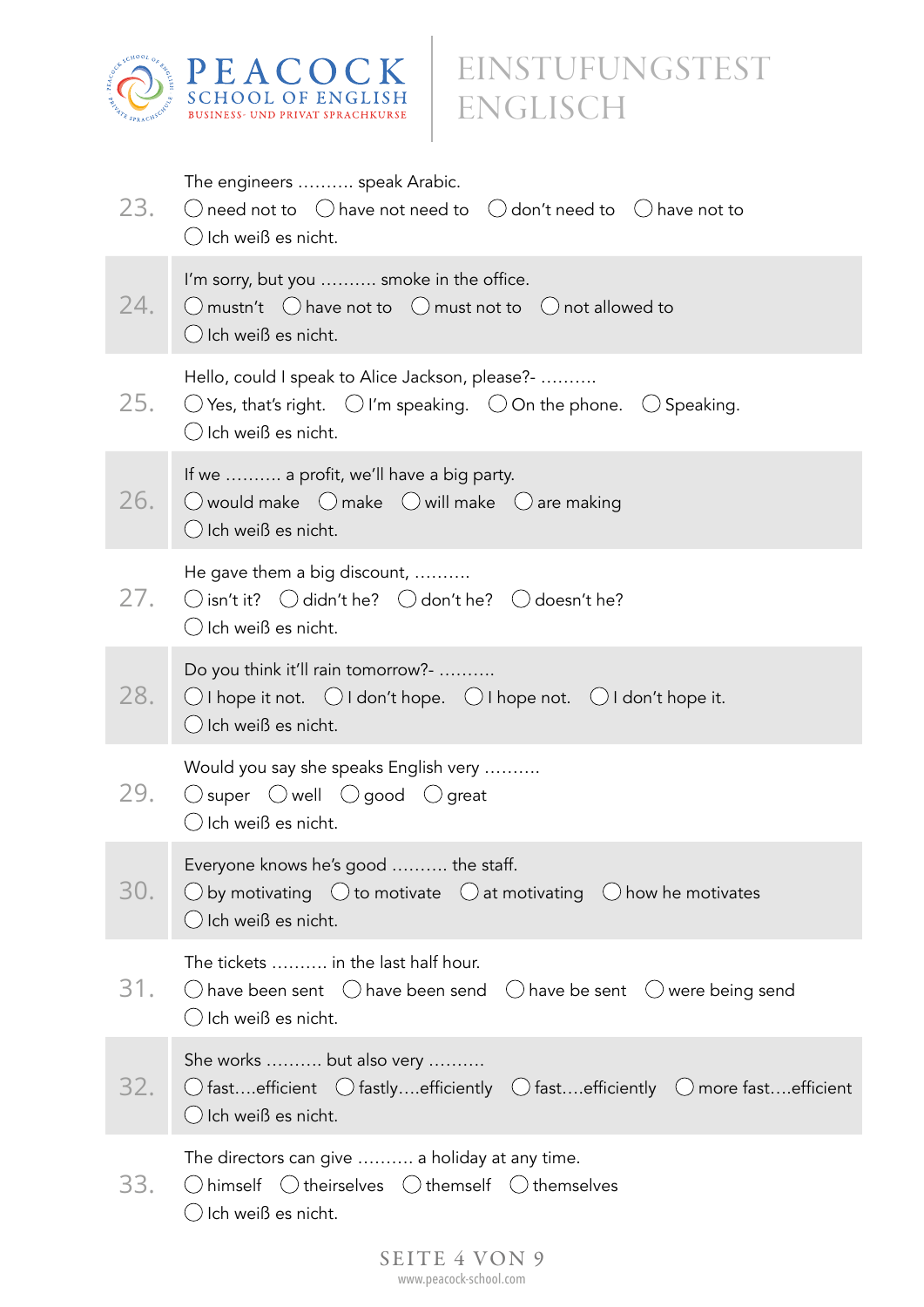

| 34. | He said he  me as soon as he was ready.<br>$\bigcirc$ will call $\bigcirc$ would call $\bigcirc$ calls $\bigcirc$ called<br>$\bigcirc$ Ich weiß es nicht.                         |
|-----|-----------------------------------------------------------------------------------------------------------------------------------------------------------------------------------|
| 35. | If I  enough money, I'd go on a world cruise.<br>$\bigcirc$ had $\bigcirc$ have $\bigcirc$ would have $\bigcirc$ have had<br>$\bigcirc$ Ich weiß es nicht.                        |
| 36. | He  for them since January.<br>$\bigcirc$ is working $\bigcirc$ has been working $\bigcirc$ works $\bigcirc$ was working<br>$\bigcirc$ Ich weiß es nicht.                         |
| 37. | Let's go into the living room,<br>$\bigcirc$ shall we? $\bigcirc$ do we? $\bigcirc$ don't we? $\bigcirc$ will we?<br>$\bigcirc$ Ich weiß es nicht.                                |
| 38. | New energy sources  developed.<br>$\bigcirc$ are still $\bigcirc$ have still been $\bigcirc$ will still being $\bigcirc$ are still being<br>$\bigcirc$ Ich weiß es nicht.         |
| 39. | Mrs Melinda Jones is not a colleague<br>$\bigcirc$ from mine $\bigcirc$ of me $\bigcirc$ from me $\bigcirc$ of mine<br>$\bigcirc$ Ich weiß es nicht.                              |
| 40. | Please  phone her tomorrow. Otherwise I might forget.<br>$\bigcirc$ remind me to $\bigcirc$ remind me $\bigcirc$ remember me $\bigcirc$ remember me to<br>() Ich weiß es nicht.   |
| 41. | I think the interview went well.-<br>$\bigcirc$ I do so. $\bigcirc$ So do I. $\bigcirc$ I also. $\bigcirc$ I too.<br>$\bigcirc$ Ich weiß es nicht.                                |
| 42. | You can't use her car  you have permission.<br>$\bigcirc$ if $\bigcirc$ when $\bigcirc$ unless $\bigcirc$ should<br>$\bigcirc$ Ich weiß es nicht.                                 |
| 43. | They're thinking  more staff.<br>$\bigcirc$ that they take on $\bigcirc$ to be taking on $\bigcirc$ to take on $\bigcirc$ about taking on<br>$\bigcirc$ Ich weiß es nicht.        |
| 44. | The new machine isn't bad, but we're not  satisfied with it.<br>$\bigcirc$ totally $\bigcirc$ relatively $\bigcirc$ reasonably $\bigcirc$ fairly<br>$\bigcirc$ Ich weiß es nicht. |
|     |                                                                                                                                                                                   |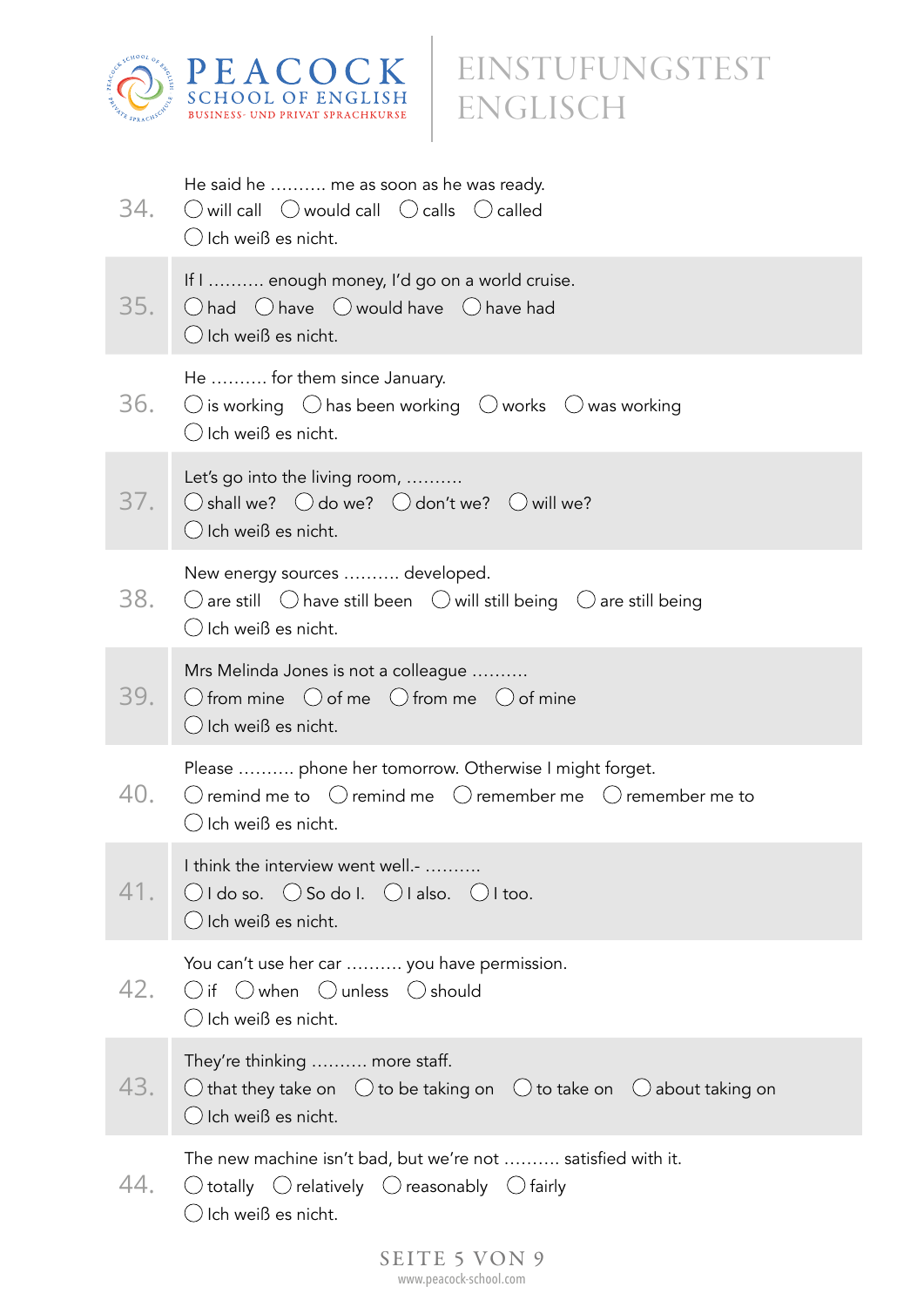

| 45. | They would have planned a new venture if they  the money.<br>$\bigcirc$ would have $\bigcirc$ would have had $\bigcirc$ had had $\bigcirc$ have had<br>$\bigcirc$ Ich weiß es nicht.                     |
|-----|----------------------------------------------------------------------------------------------------------------------------------------------------------------------------------------------------------|
| 46. | I wish I  his advice.<br>$\bigcirc$ have taken $\bigcirc$ had taken $\bigcirc$ took $\bigcirc$ will have taken<br>$\bigcirc$ Ich weiß es nicht.                                                          |
| 47. | You'll find the internet helpful,  little you know about it.<br>$\bigcirc$ no matter $\bigcirc$ doesn't matter how $\bigcirc$ however $\bigcirc$ whatever<br>$\bigcirc$ Ich weiß es nicht.               |
| 48. | I don't  know the answer at the moment.<br>$\bigcirc$ obviously $\bigcirc$ factually $\bigcirc$ presently $\bigcirc$ actually<br>$\bigcirc$ Ich weiß es nicht.                                           |
| 49. | We don't do the copying ourselves we  by a copy firm.<br>$\bigcirc$ let it done. $\bigcirc$ have it done. $\bigcirc$ let it do $\bigcirc$ have it make<br>$\bigcirc$ Ich weiß es nicht.                  |
| 50. | He spoke to the officials  understood perfectly.<br>$\bigcirc$ most of them $\bigcirc$ much of whom $\bigcirc$ most of whom $\bigcirc$ which of them<br>$\bigcirc$ Ich weiß es nicht.                    |
| 51. | You need to be aware of the rules  their complexity.<br>$\bigcirc$ although $\bigcirc$ in spite of $\bigcirc$ even though $\bigcirc$ despite of<br>$\bigcirc$ Ich weiß es nicht.                         |
| 52. | I think  an application form.<br>$\bigcirc$ they have sent to him $\bigcirc$ he is sent $\bigcirc$ he would be sent $\bigcirc$ he's been sent<br>$\bigcirc$ Ich weiß es nicht.                           |
| 53. | a more open design?<br>$\bigcirc$ How's about using $\bigcirc$ What's about using<br>$\bigcirc$ What about using $\hspace{.1cm} \bigcirc$ How's about to use $\hspace{.1cm} \bigcirc$ Ich weiß es nicht. |
| 54. | It wasn't easy, but in the end I  convince them.<br>$\bigcirc$ able to $\bigcirc$ managed to $\bigcirc$ am able to $\bigcirc$ succeeded to<br>$\bigcirc$ Ich weiß es nicht.                              |
| 55. | I could arrange  a guided tour.<br>$\bigcirc$ for you to have $\bigcirc$ that you should have $\bigcirc$ for you having $\bigcirc$ that you had<br>$\bigcirc$ Ich weiß es nicht.                         |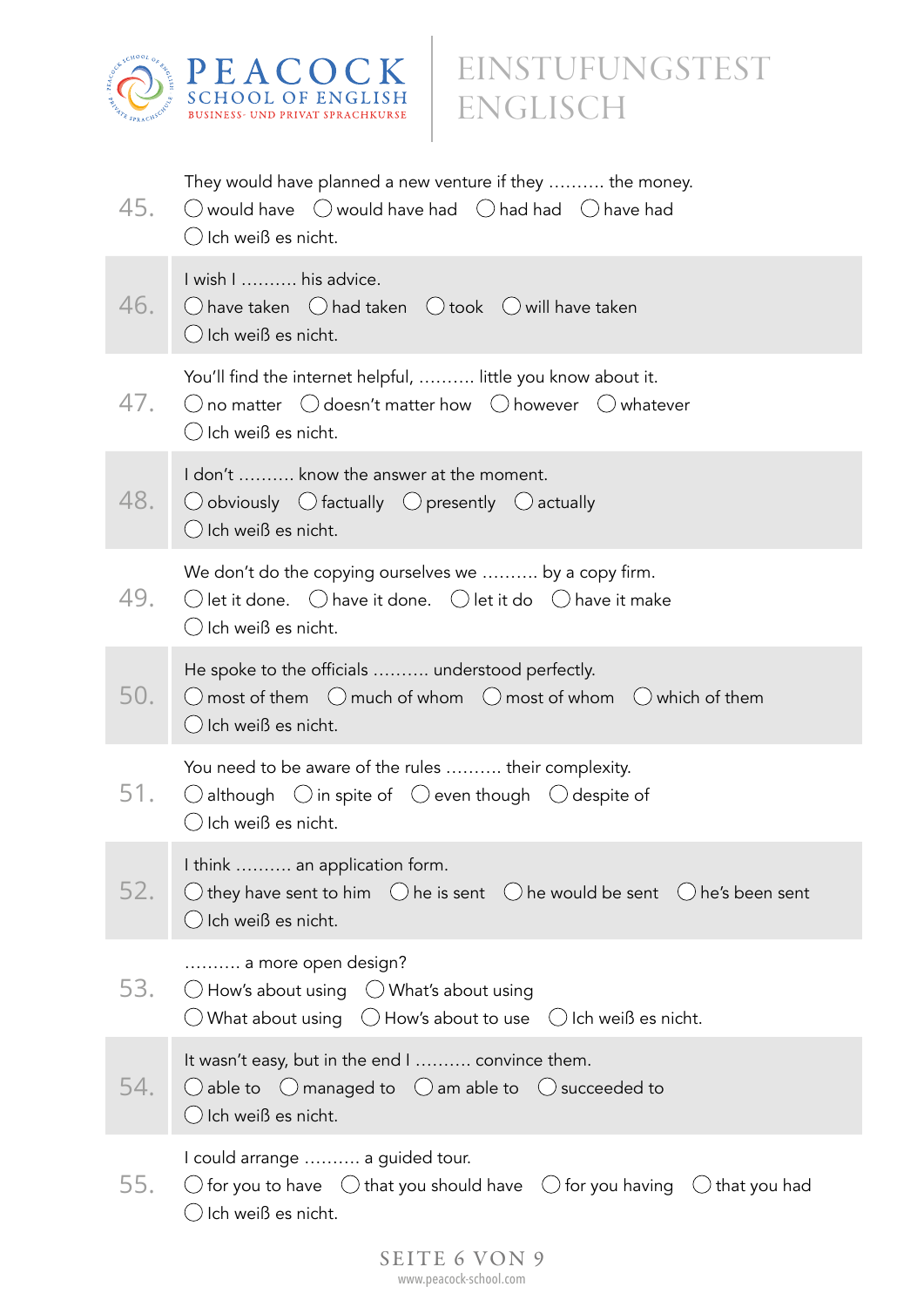

| 56. | He's  a graphic design expert.<br>$\bigcirc$ regarded to be $\bigcirc$ should be $\bigcirc$ supposed to be $\bigcirc$ thought as<br>$\bigcirc$ Ich weiß es nicht.                                 |
|-----|---------------------------------------------------------------------------------------------------------------------------------------------------------------------------------------------------|
| 57. | It won't be soon, but it will happen<br>$\bigcirc$ shortly $\bigcirc$ conclusively $\bigcirc$ at the end $\bigcirc$ eventually<br>$\bigcirc$ Ich weiß es nicht.                                   |
| 58. | Nobody else will be told. It'll be kept strictly<br>$\bigcirc$ confident $\bigcirc$ discreet $\bigcirc$ confidential $\bigcirc$ trustful<br>$\bigcirc$ Ich weiß es nicht.                         |
| 59. | Please make sure  regular meals.<br>$\bigcirc$ to be eating $\bigcirc$ that you will eat $\bigcirc$ that you eat $\bigcirc$ your eating<br>$\bigcirc$ Ich weiß es nicht.                          |
| 60. | I feel efficiency is important, and I'm  improve it.<br>$\bigcirc$ anxious to $\bigcirc$ working to $\bigcirc$ reluctant to $\bigcirc$ optimistic to<br>$\bigcirc$ Ich weiß es nicht.             |
| 61. | I can't get  on the left.<br>$\bigcirc$ used to drive $\bigcirc$ used to driving $\bigcirc$ used driving $\bigcirc$ using to drive<br>$\bigcirc$ Ich weiß es nicht.                               |
| 62. | We wouldn't have had the information if it  the internet.<br>$\bigcirc$ hadn't been $\bigcirc$ wouldn't have been $\bigcirc$ hadn't been for $\bigcirc$ hadn't been with<br>() Ich weiß es nicht. |
| 63. | Not since the 1980's  such bad weather.<br>$\bigcirc$ they had had $\bigcirc$ they have had $\bigcirc$ have they had $\bigcirc$ did they have<br>$\bigcirc$ Ich weiß es nicht.                    |
| 64. | I wonder if you would mind  a message?<br>$\bigcirc$ pass on $\bigcirc$ passing on $\bigcirc$ to pass on $\bigcirc$ to passing on<br>$\bigcirc$ Ich weiß es nicht.                                |
| 65. | We very much look forward  in due course.<br>$\bigcirc$ to hear from you $\bigcirc$ to hear of you $\bigcirc$ hearing from you $\bigcirc$ to hearing from you<br>$\bigcirc$ Ich weiß es nicht.    |
| 66. | A mistake appears  in your invoice of May 31.<br>$\bigcirc$ to be made $\bigcirc$ that it is made $\bigcirc$ that it was made $\bigcirc$ to have been made<br>$\bigcirc$ Ich weiß es nicht.       |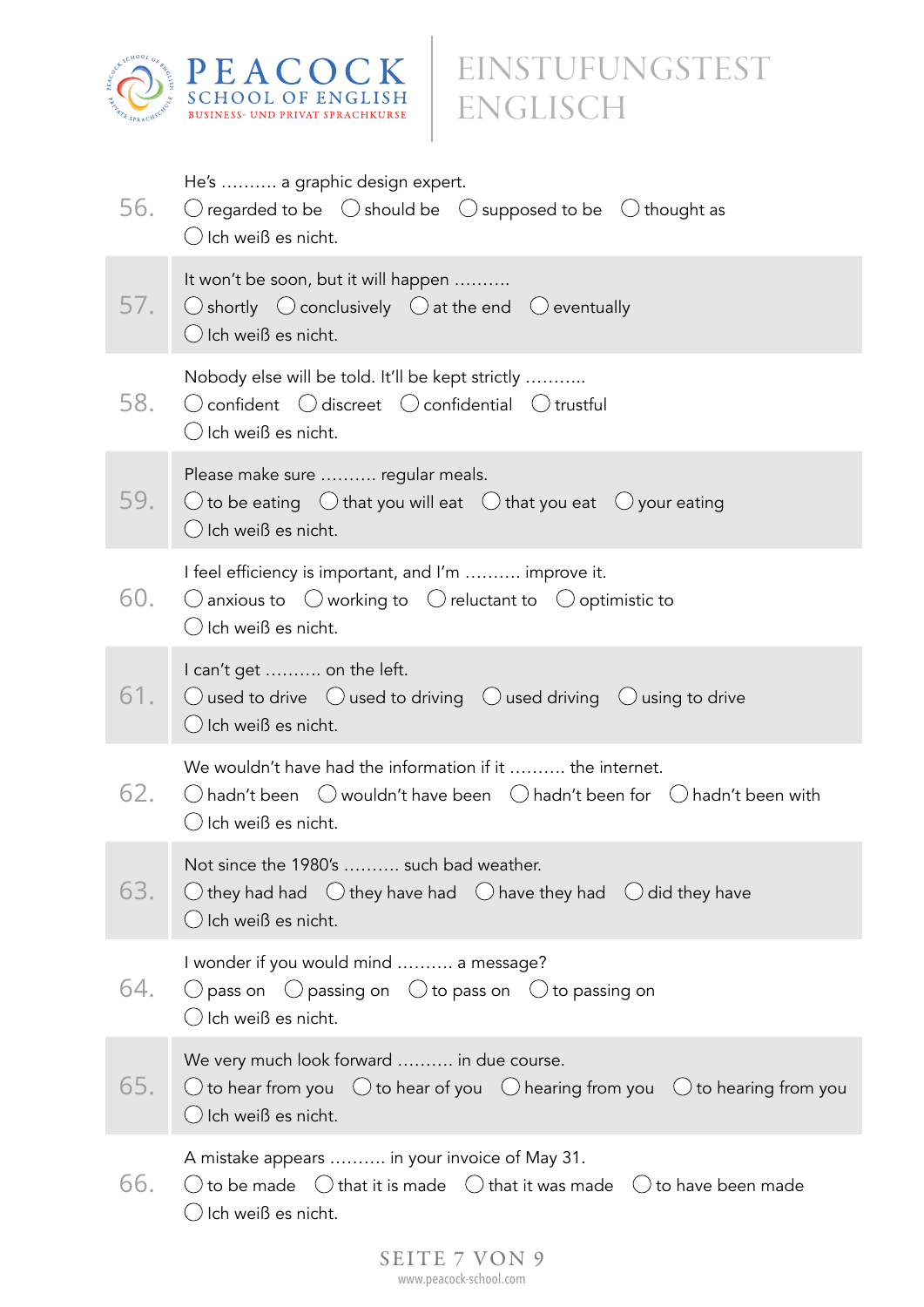

| 67. | Sorry I'm late. Hope you  long.<br>$\bigcirc$ haven't been waiting $\bigcirc$ aren't waiting $\bigcirc$ don't wait $\bigcirc$ didn't wait<br>$\bigcirc$ Ich weiß es nicht.                                                            |
|-----|---------------------------------------------------------------------------------------------------------------------------------------------------------------------------------------------------------------------------------------|
| 68. | We would appreciate  us your latest catalogue.<br>$\bigcirc$ you to send $\bigcirc$ it if you could send $\bigcirc$ if you could send $\bigcirc$ if you would send<br>$\bigcirc$ Ich weiß es nicht.                                   |
| 69. | We assure  the goods without delay.<br>$\bigcirc$ that we will dispatch $\bigcirc$ you that we will dispatch<br>$\bigcirc$ you to dispatch $\hspace{.1cm} \bigcirc$ you our dispatching $\hspace{.1cm} \bigcirc$ Ich weiß es nicht.   |
| 70. | We must insist  by the end of the week.<br>$\bigcirc$ that you let us know $\bigcirc$ you to let us know<br>$\bigcirc$ your letting us know $\bigcirc$ on you to let us know $\bigcirc$ Ich weiß es nicht.                            |
| 71. | I hesitate to , but I feel I should correct something there.<br>$\bigcirc$ undertake $\bigcirc$ interrupt $\bigcirc$ argument $\bigcirc$ disturb<br>$\bigcirc$ Ich weiß es nicht.                                                     |
| 72. | If you want a record of what was done at the last meeting,<br>why don't you look at the ?<br>$\bigcirc$ report $\bigcirc$ protocol $\bigcirc$ register $\bigcirc$ minutes $\bigcirc$ Ich weiß es nicht.                               |
| 73. | I doubt if there's enough money in the  for a project like that.<br>$\bigcirc$ budget $\bigcirc$ household $\bigcirc$ statement $\bigcirc$ finance<br>$\bigcirc$ Ich weiß es nicht.                                                   |
| 74. | The chairman proposed that  be given to the auditor's report.<br>$\bigcirc$ approval $\bigcirc$ permission $\bigcirc$ consent $\bigcirc$ allowance<br>$\bigcirc$ Ich weiß es nicht.                                                   |
| 75. | measures will be necessary to make sure it doesn't happen again.<br>$\bigcirc$ Avoidance $\bigcirc$ Hindrance $\bigcirc$ Cautious $\bigcirc$ Preventive<br>$\bigcirc$ Ich weiß es nicht.                                              |
| 76. | She sets herself terrific  and sometimes she achieves them.<br>$\bigcirc$ challenges $\bigcirc$ objectives $\bigcirc$ duties $\bigcirc$ tasks<br>$\bigcirc$ Ich weiß es nicht.                                                        |
| 77. | They won't simply agree to our plans, so you'll have to  a deal.<br>$\bigcirc$ elaborate $\bigcirc$ negotiate $\bigcirc$ discuss about $\bigcirc$ conduct<br>$\bigcirc$ Ich weiß es nicht.<br>SEITE 8 VON 9<br>www.peacock-school.com |